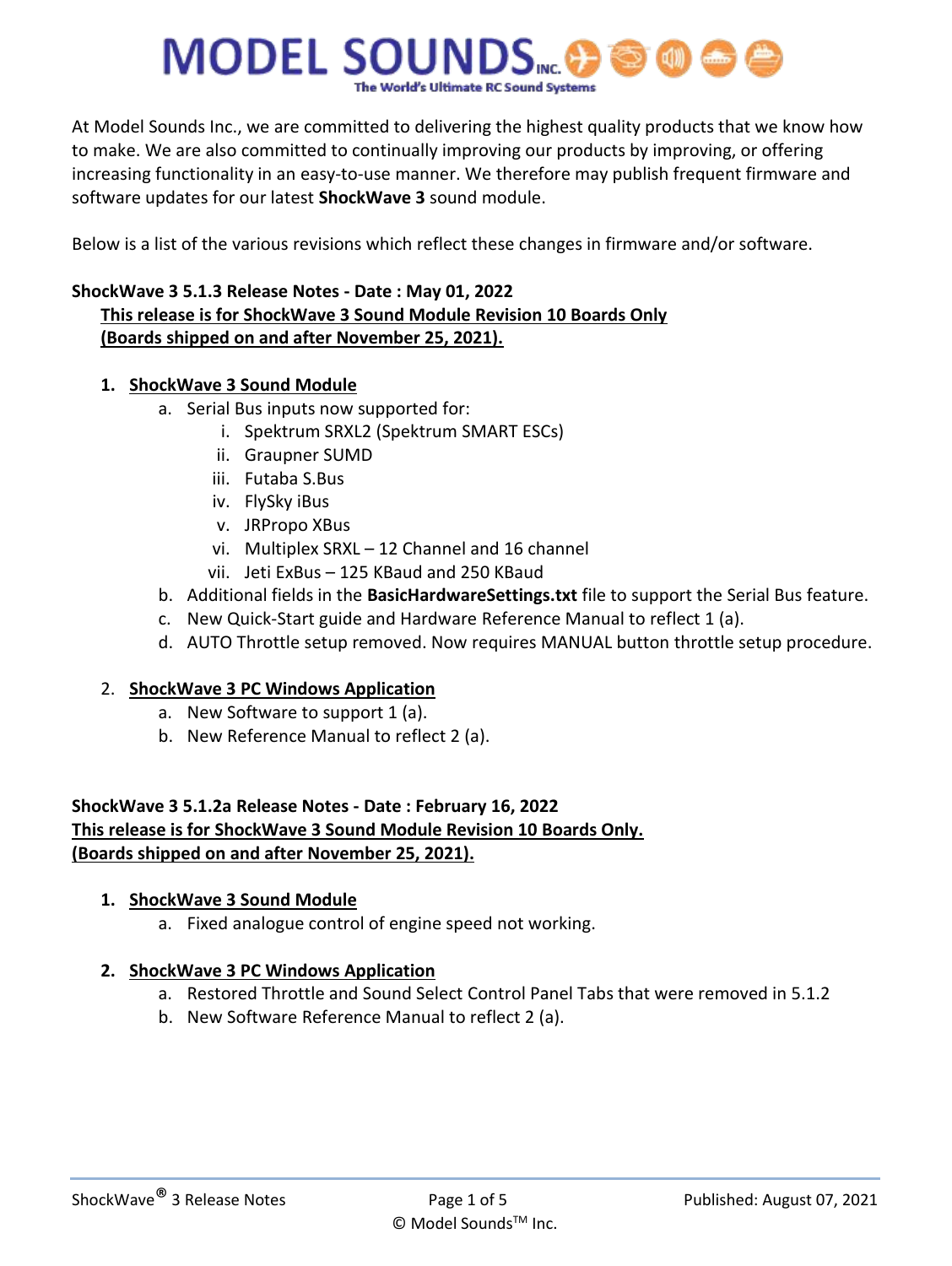# **MODEL SOUNDS**

### **ShockWave 3 5.1.2 Release Notes - Date : November 25, 2021 This release is for ShockWave 3 Sound Module Revision 10 Boards Only. (Boards shipped on and after November 25, 2021).**

## **1. ShockWave 3 Sound Module**

- a. 3-position switch now configurable in two modes 3-Pos Switch 1x2 and 3-Pos Switch 1xN. The latter works similarly to the 2-position RC switched 1xN mode except that in the opposite 3-position switch position it stops playing all regular (non-engine) sounds.
- b. Removed Auxiliary Output pin to drive external afterburner controller.
- c. New Rev. 10 board design
	- i. Provides direct connection pins for battery for LED switched outputs for single LEDs, LED strings or LED afterburner light sets.
	- ii. To ultimately support serial bus inputs. Serial Bus firmware not implemented.
	- iii. Removed old 6-posituon switch which was no longer used.
	- iv. Increased the size of the push-buttons to aid usability.
	- v. Removed rarely used Throttle output used to trigger external afterburner controller – The Built-in LED outputs can be configured to use the ShockWave 3 built-in afterburner controller.
		- Repurposed those pins to serve as serial bus input.
- 2. New quick-start guide and hardware Reference Manual to document the new board connections and board appearance.
- 3. Analogue control of engine speed doesn't work.

- a. Changed Control Panel Hardware Tab to support both 3-Pos Switch 1x2 and 3-Pos Switch 1xN. Switch modes.
- b. New Software Reference Manual to document the new Control Panel Hardware Tab.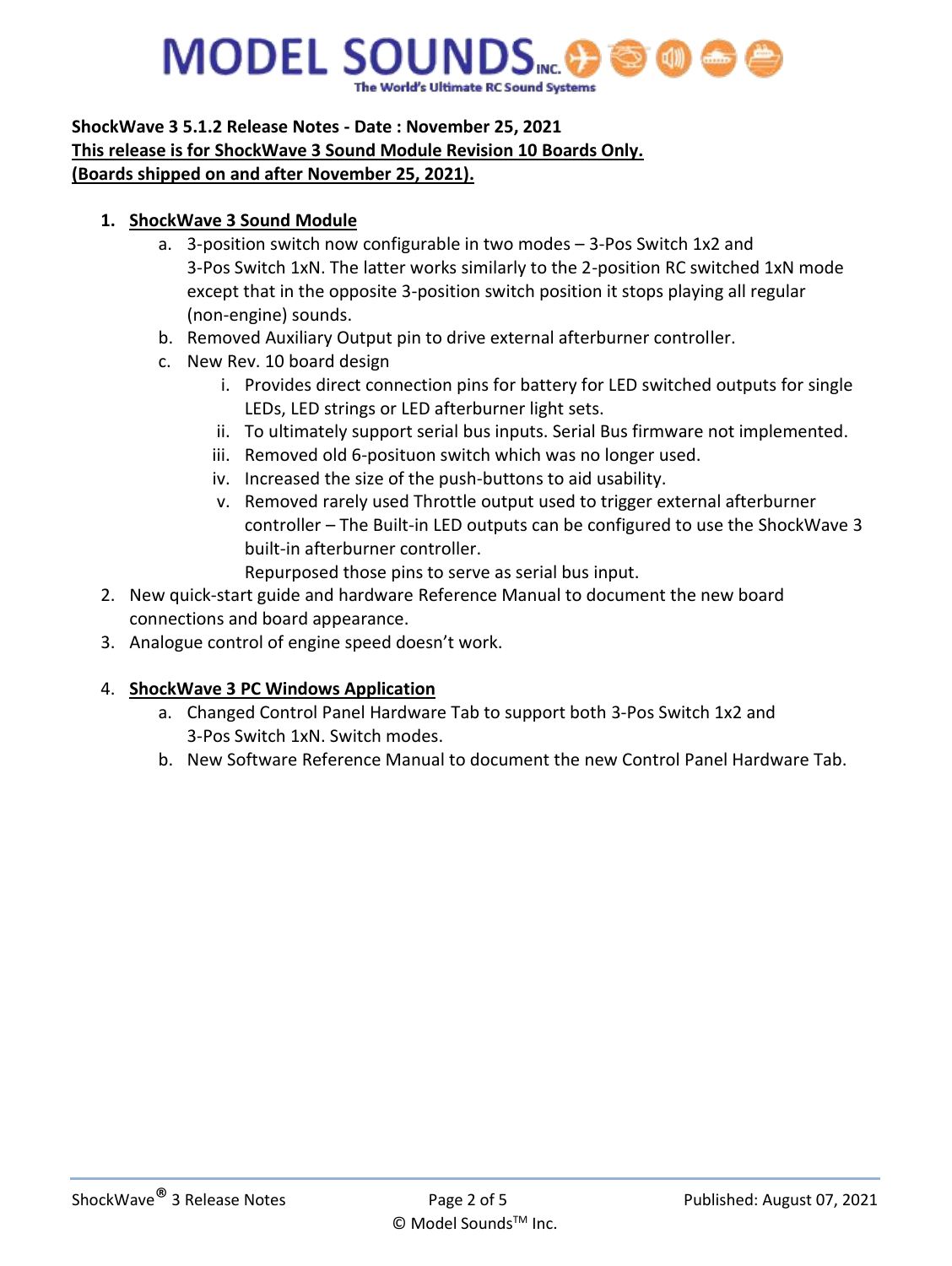# **MODEL SOUNDS**MC.

#### **The following older releases are for the older Revision 08 and Revision 07 boards.**

#### **ShockWave 3 5.1.1 Release Notes - Date : January 20, 2021**

#### **1. ShockWave 3 Sound Module**

- a. Engine sound volume change with throttle position (as well as the usual speed change) now supported using Eng1MaxMinSPLRatiodB and Eng2MaxMinSPLRatiodB fields in the BasicHardwareSettings.txt file. – mainly for model boats, not aircraft.
- b. Fixed MANUAL Throttle Button setup not working.
- c. Added voice guidance to MANUAL Throttle Button setup.
- d. Added on-board button Scroll Through mode navigation for local, non-remote, selection of active sound set.
- e. Changed System sounds to be always on except for the initial voice announcement of sound set configuration which can be switched off and on using BUTTON 1. This allows for more voice guided instructions and assistance without the user having to know whether the system sounds are on or off.
- f. Removed ability to set relative volume of system sounds as this was very confusing and error prone.
- g. Added ability to associate LED switched outputs with the afterburner sound clip, and to add random flickering effect to LED outputs for airplane afterburner LED arrays.
- h. Added Auxiliary Output pin to drive external afterburner controller.
- i. Added ability to set the Afterburner Sound Throttle Position using a push button.
- j. Added remote E-Z-Sync setup.

- a. Software Reference Manual removed the Table of Figures as it had very little utility.
- b. Removed ability for the end user to edit the system sounds file.
- c. Software Reference Manual removed the entire chapter on System Sounds as they are no longer editable by the end user and are therefore of no concern to the user.
- d. Changed main window context menu to allow identifying an engine sound as an afterburner sound type. This is also set automatically when adding a sound clip file that has "afterburner" in its file name.
- e. Changed Control Panel->Switches Tab to allow associating an LED switched output with an afterburner engine sound and to add a flickering effect.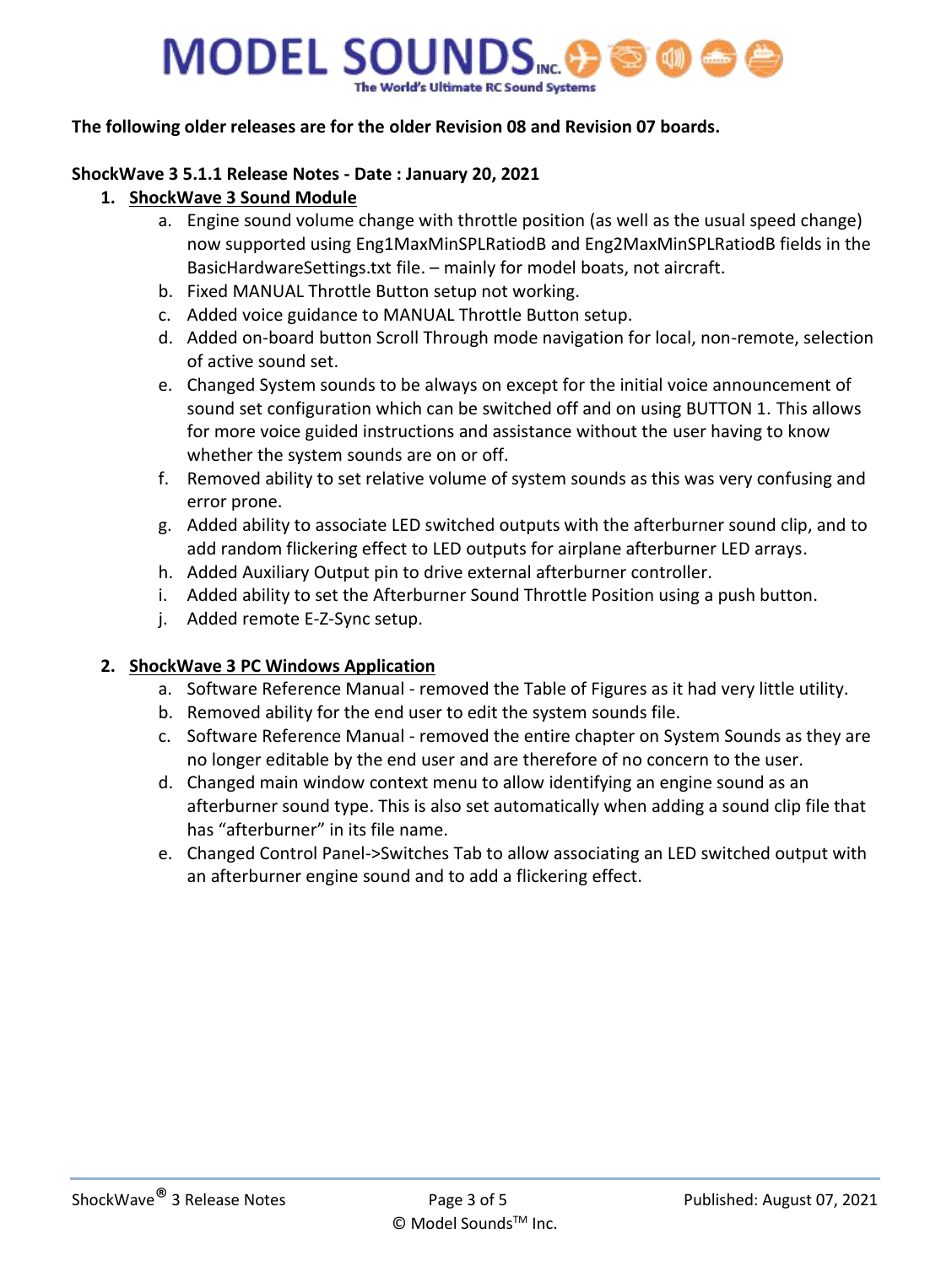# **MODEL SOUNDS**

#### **ShockWave 3 5.1.0 Release Notes - Date : June 20, 2020**

#### **1. ShockWave 3 Sound Module**

- a. Fixed Play Once sounds not being switched off when using RC 1x1 input mode.
- b. Fixed -ve Logic Sense on Logic Level input configuration not working.
- c. Fixed SOUND3, SOUND4 and SOUND5 inputs not responding to logic level inputs.
- d. Fixed RC Remote Volume Control on SOUND1 input not working.
- e. Added mandatory BasicHardwareSettings.txt file to simplify some basic hardware settings and allow them to be manually edited in a simple text file.
- f. Added new unique Remote Scroll-Through Mode feature to announce the name of the selected sound set and to scroll up and down through the specified sound set folder using a remote RC channel on SOUND1 input.
- g. Fully support the new DopplerFX feature.
- h. Added a new DopplerFXSettings.txt file on the microSD card.
- i. Migrated DopplerFX Speed Multiplier and Satellite Mode Settings from the 6-position switch into the DopplerFXSettings.txt file on the microSD card.
- j. Removed Remote DopplerFX Speed Multiplier option. Speed Multiplier is now set solely in the DopplerFXSettings.txt file on the microSD card.
- k. Removed DopplerFX Use Altitude option as it diluted the effect of ground speed calculations.
- l. Migrated the Throttle Setup Mode from the 6-position switch into the BasicHardwareSettings.txt file on the microSD card.
- m. Clarified usage of push buttons in the ShockWave 3 Hardware Reference Manual.

- a. Clarified correct power up sequences and when to include and not include the microSD card inside the ShockWave 3 module in the ShockWave 3 Software manual.
- b. Corrected many incorrect tooltips in the Control Panel->Hardware Tab.
- c. Added new Stop All button in Main Window to stop playing all sounds in case you are playing multiple sounds and forgot which ones.
- d. Fixed Engine Control Form usually not working on first attempt.
- e. Updated Control Panel->DopplerFX Tab to include DopplerFX Speed Multiplier and Satellite Mode Settings which are now stored in the DopplerFXSettings.txt file.
- f. Updated Control Panel->Hardware Tab to include Throttle Setup Mode which is now stored in the BasicHardwareSettings.txt file.